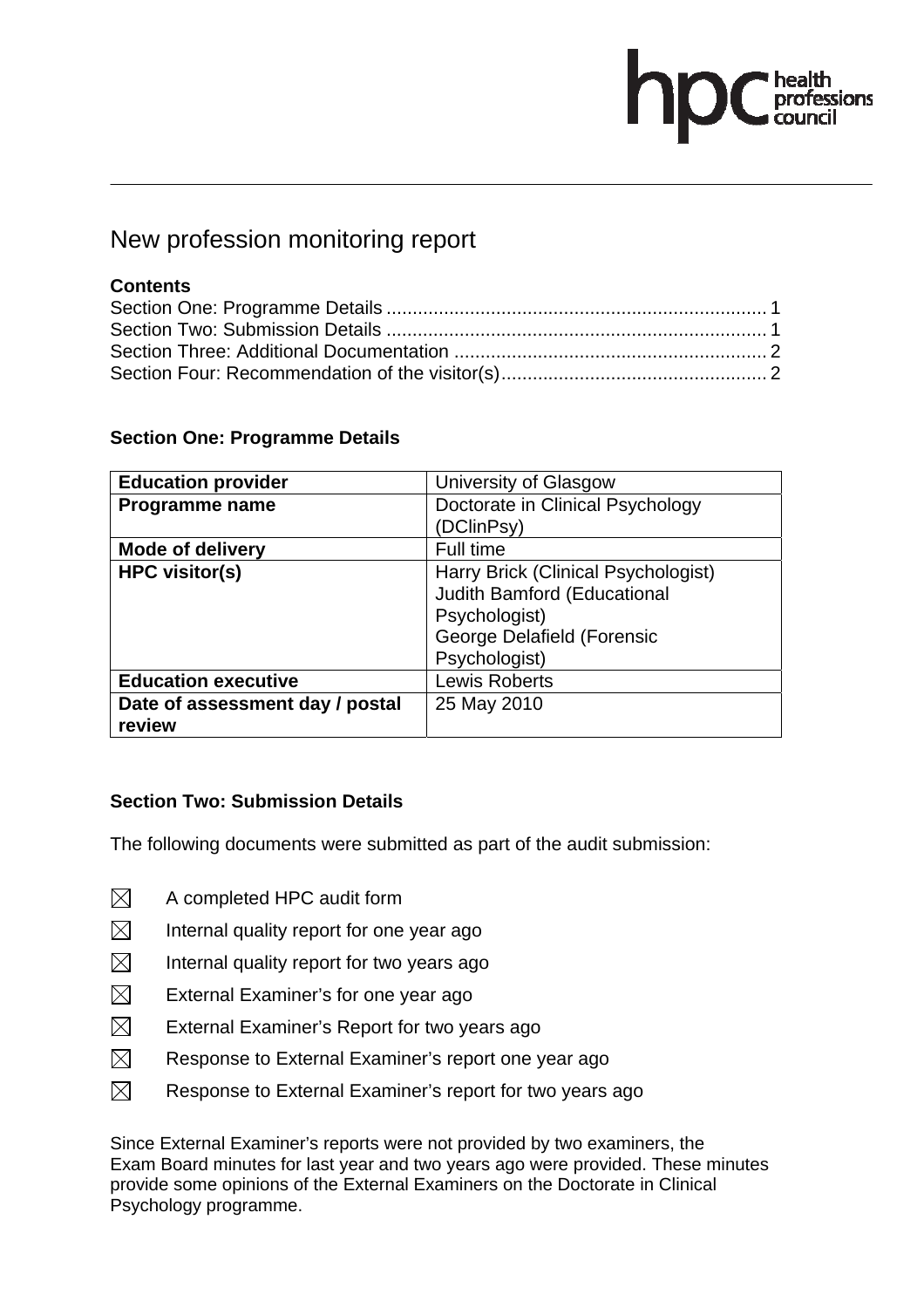- Glasgow University DClinPsy Exam Board Minutes 17 September 2009
- Glasgow University DClinPsy Exam Board Minutes 18 September 2008

### **Section Three: Additional Documentation**

The visitors agreed that no further documentation was required in order to make a recommendation.

### **Section Four: Recommendation of the visitor(s)**

An approval visit is required before and to replace the visit planned in the academic year 2011/2012 to assess the programme against the standards of education and training.

The reasons for this are as follows:

#### **Reason**

It is clear that the external examiners have raised serious issues through their reports. The visitors feel that the issues raised are serious enough for the visit to be brought forward.

The visitors noted a number of concerns around research skills in the programme. In particular the visitors noted that within the Annual Monitoring Report (AMR) 2008–2009 the external examiner raised concerns about the trainee's understanding of statistical skills. Trainee's also requested statistic refresher teaching sessions in year 2. The visitors expressed concerns that a high number of trainee's have failed the Service Based Evaluation project. The visitors were also concerned that students were not accessing university supervisors to address data management and conceptualisation issues.

The visitors expressed concerns about the support mechanisms in place for trainees; in particular supervisor support had been unavailable in Lanarkshire for over 3 years. The visitors were concerned that this means inadequate support for trainees in that region. The visitors noted that in the documentation trainees had to write formally to the programme director to express concerns around the quality of clinical supervisors and they felt unable to feedback directly to specific supervisors in a safe way.

Issues being raised are specifically trainee concerns around support and specific competencies, all of which would need to be reviewed through discussion with trainees and stakeholders.

| <b>Date</b> | Ver. | Dept/Cmte | Doc Type   | <b>Title</b>                  | <b>Status</b> | Int. Aud. |
|-------------|------|-----------|------------|-------------------------------|---------------|-----------|
| 2010-05-26  | a    | EDU       | <b>PPR</b> | NP report Glasgow Doc PPCL FT | Draft         | Public    |
|             |      |           |            |                               | DD: None      | RD: None  |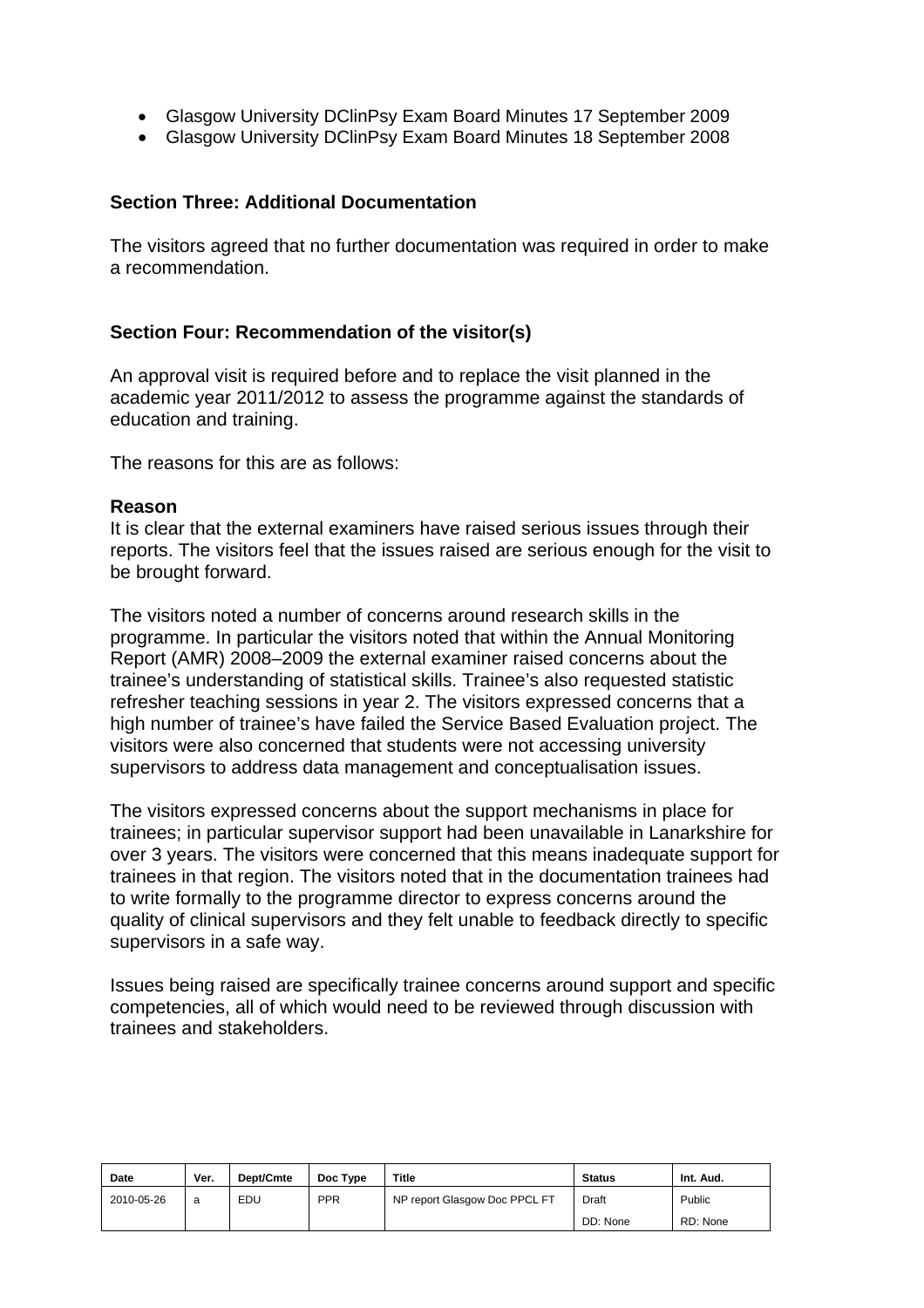# **C** health<br>C council

# New profession monitoring report

## **Contents**

### **Section One: Programme Details**

| <b>Education provider</b>       | University of Lincoln<br>University of Nottingham |
|---------------------------------|---------------------------------------------------|
|                                 |                                                   |
| <b>Awarding institution</b>     | University of Lincoln                             |
| (if different from education    | University of Nottingham                          |
| provider)                       |                                                   |
| Programme name                  | Doctorate in Clinical Psychology                  |
|                                 | (DclinPsy)                                        |
| <b>Mode of delivery</b>         | Full time                                         |
| <b>HPC</b> visitor(s)           | Ruth Baker (Clinical Psychologist)                |
|                                 | Laura Golding (Clinical Psychologist)             |
|                                 | Harry Brick (Clinical Psychologist)               |
| <b>Education executive</b>      | <b>Ruth Wood</b>                                  |
| Date of assessment day / postal | 25 May 2010                                       |
| review                          |                                                   |

### **Section Two: Submission Details**

The following documents were submitted as part of the audit submission:

- $\boxtimes$  A completed HPC audit form
- $\boxtimes$  Internal quality report for one year ago
- $\boxtimes$  Internal quality report for two years ago
- $\boxtimes$  External Examiner's for one year ago
- $\boxtimes$  External Examiner's Report for two years ago
- $\boxtimes$  Response to External Examiner's report one year ago
- $\boxtimes$  Response to External Examiner's report for two years ago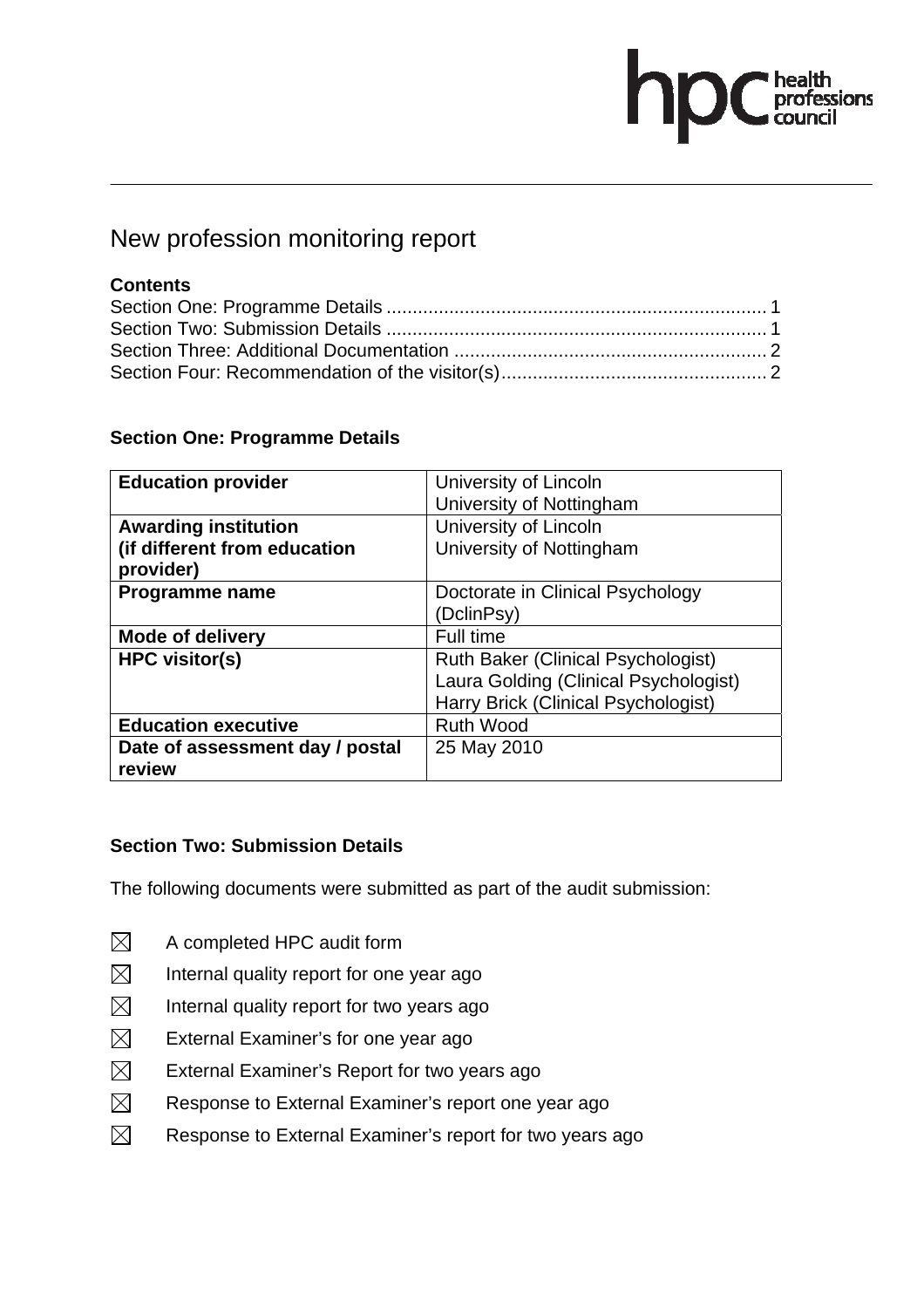### **Section Three: Additional Documentation**

The visitors agreed that no further documentation was required in order to make a recommendation.

### **Section Four: Recommendation of the visitor(s)**

An approval visit is required before and to replace the visit planned in the academic year 2011/2012 to assess the programme against the standards of education and training.

The reasons for this are as follows:

### **Reason**

The visitors' assessment of the documentation provided for this submission has given the visitors enough of a concern to recommend bringing the scheduled visit for 2011/2012 forward. The documentation highlights significant concerns to programme management and resources.

The Annual monitoring reports (2007-2008 and 2008-2009) described problems with the business plan which potentially impact upon the security of the programme. In particular, the Annual monitoring report 2008-2009 highlighted potential problems with the transition from secondments to substantive contracts. It was also highlighted that the contracts between the East Midlands Health Workforce Deanery and the service level agreements were to be renewed during this academic year (2009-2010). It was not certain whether or not these would be "put out to tender or re-specified with the current education providers". The visitors were concerned with the future implications for this programme in light of the uncertainties detailed in the report.

The reports also highlighted some concerns with the split management of the programme between the two education providers and administration arrangements. This concern was reiterated within the external examiners reports for both years, in particular the "harmonisation of external examiner report requirements between the two universities and the synchronisation of reports with the timetable of the programme" (Annual report of external examiner for a taught course; Morris - session 2007-2008). Further concern with programme management was raised with the provision of resources at both sites. The Annual monitoring report 2008-2009 highlighted there was "no dedicated teaching space for the programme at either site". It was also noted that Nottingham University "was not in a position to provide sufficient space for the 2010 selection week". Some points in the resulting action plan have taken measures to rectify this problem but the visitors were concerned by the lack of space and resources overall and the impact this could have upon the programme.

The external examiners reports and responses highlighted there had been concerns (Response to external examiners reports – 2008-2009) with the procedures for mitigation and the associated regulations held between the two

| Date       | Ver. | Dept/Cmte | Doc Type   | Title                         | <b>Status</b> | Int. Aud. |
|------------|------|-----------|------------|-------------------------------|---------------|-----------|
| 2010-05-26 | a    | EDU       | <b>PPR</b> | NP report Lincoln-Notts - Doc | Draft         | Public    |
|            |      |           |            | <b>PPCL FT</b>                | DD: None      | RD: None  |